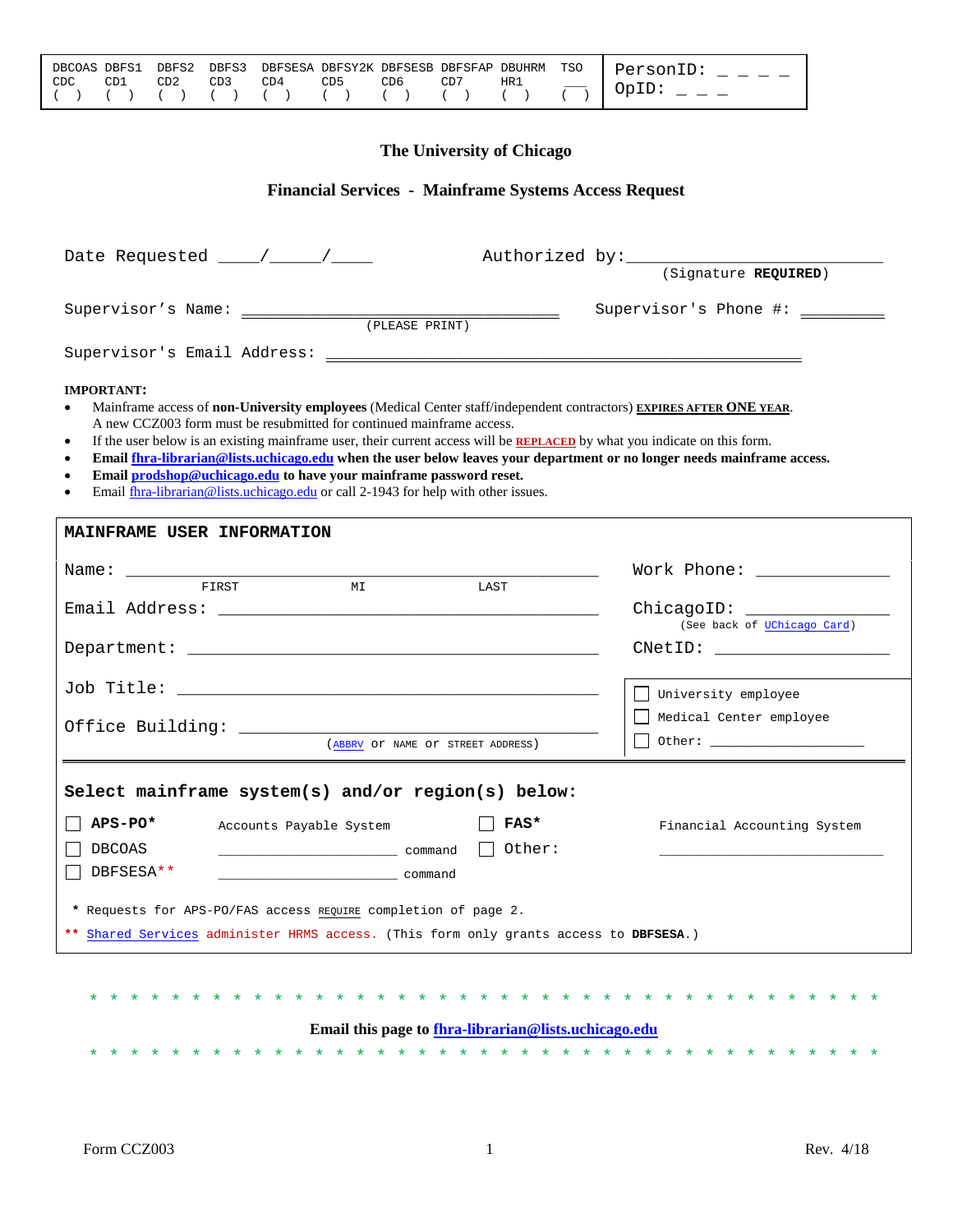| APS-PO SECTION                                                                                                                                                                   |                                     |                                                                                                |                                         |               |  |
|----------------------------------------------------------------------------------------------------------------------------------------------------------------------------------|-------------------------------------|------------------------------------------------------------------------------------------------|-----------------------------------------|---------------|--|
| Replace the default INQUIRY-ONLY screens below, if needed.                                                                                                                       |                                     |                                                                                                |                                         |               |  |
| Screen<br>Type<br>(U/I)                                                                                                                                                          | Screen                              | Type<br>(U/I)                                                                                  | Screen                                  | Type<br>(U/I) |  |
| 01<br>Ι.<br>$73^$<br>U<br>$74^{\sim}$<br>_U<br>$75^{\sim}$<br>_U<br>$76^{\sim}$<br>$U_{\perp}$<br>$77^{\sim}$<br>$U_{\perp}$<br>$78^{\sim}$<br>U<br>$\equiv$<br>$79^{\sim}$<br>U |                                     |                                                                                                |                                         |               |  |
| These APS-PO screens have NO update capabilities but must always be paired with "U".<br>$\ddot{\phantom{1}}$                                                                     |                                     |                                                                                                |                                         |               |  |
|                                                                                                                                                                                  |                                     |                                                                                                |                                         |               |  |
|                                                                                                                                                                                  | FAS SECTION                         |                                                                                                |                                         |               |  |
| Below are the default INQUIRY screens in FAS. Add/remove screens, if needed.                                                                                                     |                                     |                                                                                                |                                         |               |  |
| Screen<br>Type<br>(U/I)                                                                                                                                                          | Screen                              | Type<br>(U/I)                                                                                  | Screen                                  | Type<br>(U/L) |  |
| 01<br>$\lrcorner$ $\lrcorner$<br>02<br>03<br>04<br>05<br>06<br>$\mathbf{I}$<br>07<br>14                                                                                          | <u> 15 </u><br>16<br>17<br>18<br>24 | $ ^{\mathrm{I}}$ $-$<br>$\stackrel{\text{I}}{=}\stackrel{\text{I}}{=}$<br>$\frac{1}{\sqrt{1}}$ |                                         |               |  |
| Select the type(s) of FAS access needed $\&$ list up to 5 values below. (See page 4)<br><b>No Restrictions</b>                                                                   |                                     |                                                                                                |                                         |               |  |
| (Typically for Finance & Administration)<br>Executive Level (E)<br>(List 2-digit Exec Code)                                                                                      |                                     |                                                                                                |                                         |               |  |
| Department Level (D)<br>(List unique 3-digit Dept Code)                                                                                                                          | $\mathbf{D}$                        |                                                                                                | $D_{-} = D_{-} = D_{-} = D_{-} = D_{-}$ | $D \sim$      |  |
| <b>Account Administrator Level (A)</b><br>(List 6-digit Signature Authorization #)<br>Ledger Level (L)                                                                           |                                     |                                                                                                |                                         |               |  |
| (List 6-digit acct# or use "x" to mask)                                                                                                                                          |                                     |                                                                                                |                                         |               |  |
| Email this page to fhra-librarian@lists.uchicago.edu for access to APS-PO or FAS                                                                                                 |                                     |                                                                                                |                                         |               |  |
| * * * * * *<br>* * * * * * * *                                                                                                                                                   |                                     | $\star$ $\star$ $\star$                                                                        |                                         |               |  |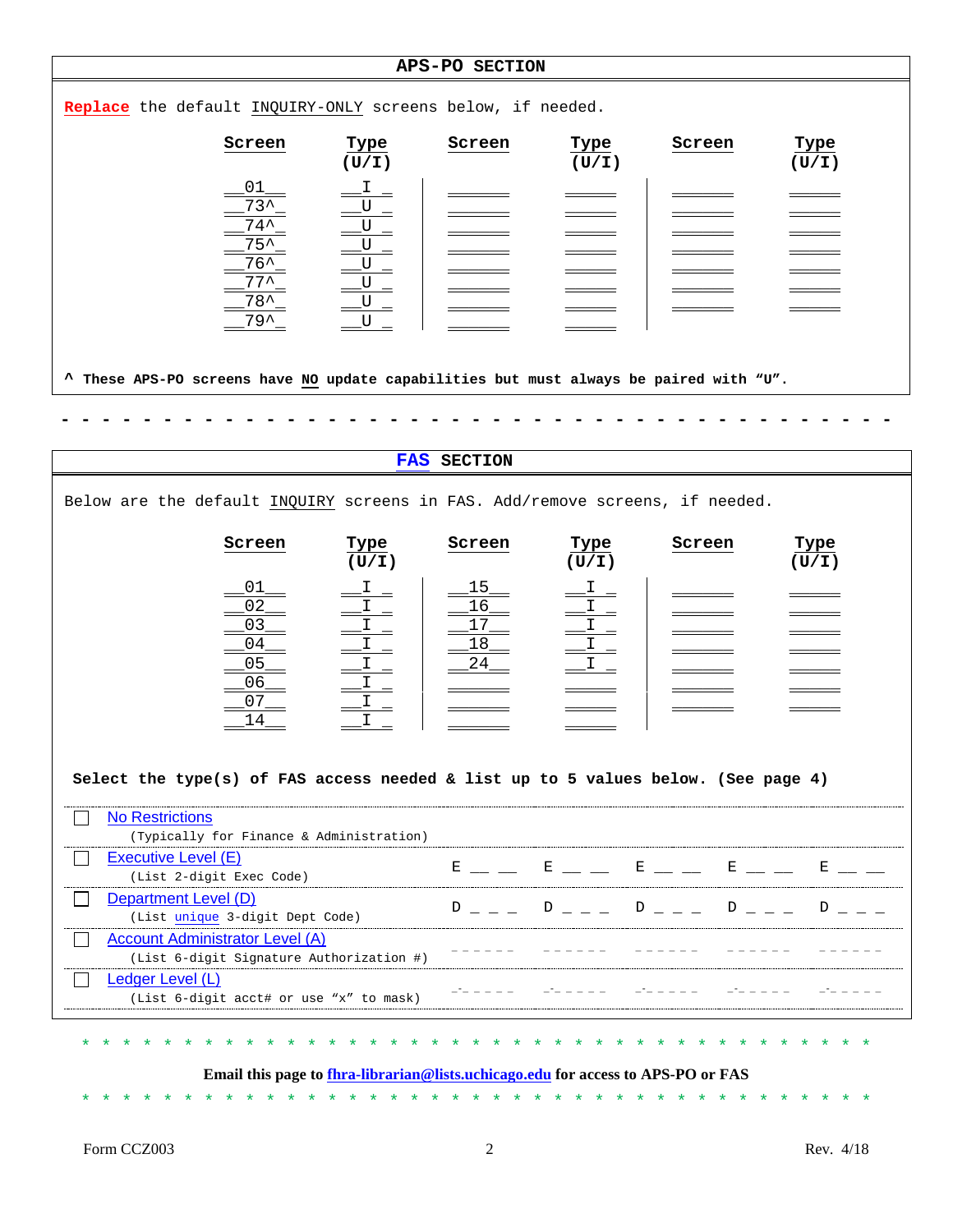### **Overview**

#### **DESCRIPTION**

This CCZ003 form is used for requesting access to various systems on the University mainframe. The University's mainframe systems are accessed with a TN3270 client software called [OpenText HostExplorer.](https://uchicago.service-now.com/it?id=kb_article&kb=KB00015986) This form does not apply to systems accessed through a web browser.

#### **CONFIDENTIALITY AGREEMENT**

Email the signed Section C of this [Workday form](https://workday.uchicago.edu/sites/workday.uchicago.edu/files/uploads/UChicago_Workday-Security-Request_Fillable.pdf) to [workdaysupport@uchicago.edu](mailto:workdaysupport@uchicago.edu)

#### **COMPLETING THE CCZ003 FORM**

Submitting this form will replace an existing user's access to the University mainframe. To retain current access, the system(s) must be marked on page 1 or the screen(s) must be listed on page 2.

Non-University employees (Medical Center staff/independent contractors) must submit new CCZ003 forms each year since their employment status cannot be verified in the University employee data base.

The MAINFRAME USER INFORMATION box should be filled out completely. (Omitting certain information may delay the processing of your request.)

When requesting APS-PO or FAS access, the most commonly used screens will be assigned unless you specify the screens you need on page 2. (See DEFAULT INQUIRY APS-PO/FAS SCREENS below for more information.)

For FAS access, you must indicate the level of access you require. (See FAS Access Levels and their Authorization Requirements on page 4.)

HRMS is the University's legacy payroll/personnel system. Its access is set up by **Shared Services**. They provide the HRMS Operator ID and its password.

(NOTE: Submitted CCZ003 forms are subject to approval by [Financial Services.\)](http://finserv.uchicago.edu/)

#### **DEFAULT INQUIRY APS-PO & FAS SCREENS**

The default screens listed on page 2 are all inquiry-only. (Update screens are restricted and subject to [Financial Services'](http://finserv.uchicago.edu/) approval.)

| SCR# | <b>SCREEN NAME</b>            | SCR# | <b>SCREEN NAME</b>       |
|------|-------------------------------|------|--------------------------|
|      | APS-PO MENU                   |      | FAS MENU                 |
| 73   | GET VENDOR NUMBER             | 2    | 6 DIGIT GL               |
| 74   | GET PAYMENT RECORD            |      | GL GRANT/CONTRACT ATTRIB |
| 75   | RESEARCH PAYMENT PROBLEM      |      | GL PROPERTY/MISC ATTRIB  |
| 76   | GET P.O. NUMBER               |      | 6 DIGIT SL               |
| 77   | GET P.O. HEADER INFO          | 6    | SL GRANT/CONTRACT ATTRIB |
| 78   | GET P.O. LINE ITEM SHORT DESC |      | SL PROPERTY/MISC ATTRIB  |
| 79   | GET P.O. LINE ITEM LONG DESC  | 14   | LIST 6 DIGIT GL          |

| SCR#         | <b>SCREEN NAME</b>       |
|--------------|--------------------------|
| $\mathbf{1}$ | FAS MENU                 |
| $\mathbf{2}$ | 6 DIGIT GL               |
| 3            | GL GRANT/CONTRACT ATTRIB |
| 4            | GL PROPERTY/MISC ATTRIB  |
| 5            | 6 DIGIT SL               |
| 6            | SL GRANT/CONTRACT ATTRIB |
| 7            | SL PROPERTY/MISC ATTRIB  |
| 14           | LIST 6 DIGIT GL          |
| 15           | LIST 6 DIGIT SL          |
| 16           | LIST 10 DIGIT SL-OC      |
| 17           | LIST OC FILE             |
| 18           | LIST SL BUDGET DATA      |
| 2.4          | LIST TRANSACTIONS        |

#### **TN3270 CLIENT SOFTWARE: OPENTEXT HOSTEXPLORER**

Instructions for downloading, installing, & configuring OpenText HostExplorer can be found a[t https://uchicago.service-now.com/it?id=kb\\_article&kb=KB00015986](https://uchicago.service-now.com/it?id=kb_article&kb=KB00015986)

#### **SUPPORT**

To have your mainframe password reset, emai[l prodshop@uchicago.edu](mailto:prodshop@uchicago.edu) For assistance with your HRMS password, contac[t Shared Services](https://services.uchicago.edu/) For help with other issues, email  $\underline{flnra-librarian@lists.uchicago.edu}$  or call 2-1943.

\*\*\*\*\*\*\*\*\*\*\*\*\*\*\*\*\*\*\*\*\*\*\*\*\*\*\*\*\*\*\*\*\*\*\*\*\*\*\*\*\*\*\*\*\*\*\*\*\*\*\*\*\*\*\*\*\*\*\*\*\*\*\*\*\*\*\*\*\*\*\*\*\*\*\*\*\*\*\*\*\*\*\*\*\*\*\*\*\*\*\*\*\*\*\*\*\*\*\*\*\*\*\*\*\*\* **This page is for REFERENCE ONLY. Do NOT submit** \*\*\*\*\*\*\*\*\*\*\*\*\*\*\*\*\*\*\*\*\*\*\*\*\*\*\*\*\*\*\*\*\*\*\*\*\*\*\*\*\*\*\*\*\*\*\*\*\*\*\*\*\*\*\*\*\*\*\*\*\*\*\*\*\*\*\*\*\*\*\*\*\*\*\*\*\*\*\*\*\*\*\*\*\*\*\*\*\*\*\*\*\*\*\*\*\*\*\*\*\*\*\*\*\*\*